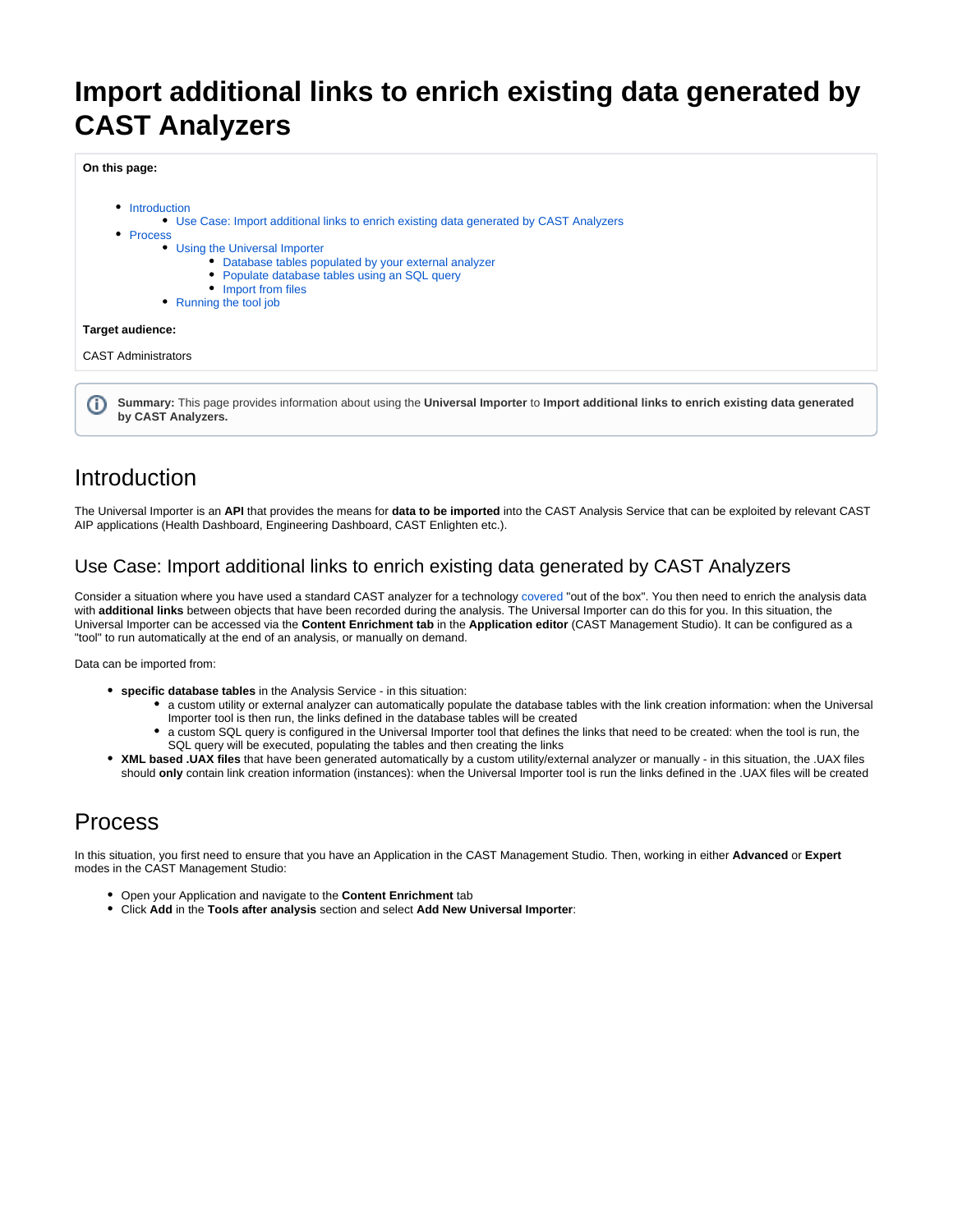|                      | Tools are executed before the first analysis.<br>Tools before analysis <b>O</b> <i>Q</i> 1 1 X © <i>Q</i> |
|----------------------|-----------------------------------------------------------------------------------------------------------|
| Type                 | Name                                                                                                      |
|                      |                                                                                                           |
|                      |                                                                                                           |
|                      |                                                                                                           |
|                      |                                                                                                           |
|                      | Tools are executed after all analysis tasks.                                                              |
| Tools after analysis |                                                                                                           |
| Type                 | Add New SQL Tool                                                                                          |
|                      | Add New External Program<br>Add New Update CAST Knowledge Base                                            |
|                      | Add New Universal Importer                                                                                |
|                      | Add New Update Cast System Views                                                                          |

The Universal Importer will then be displayed: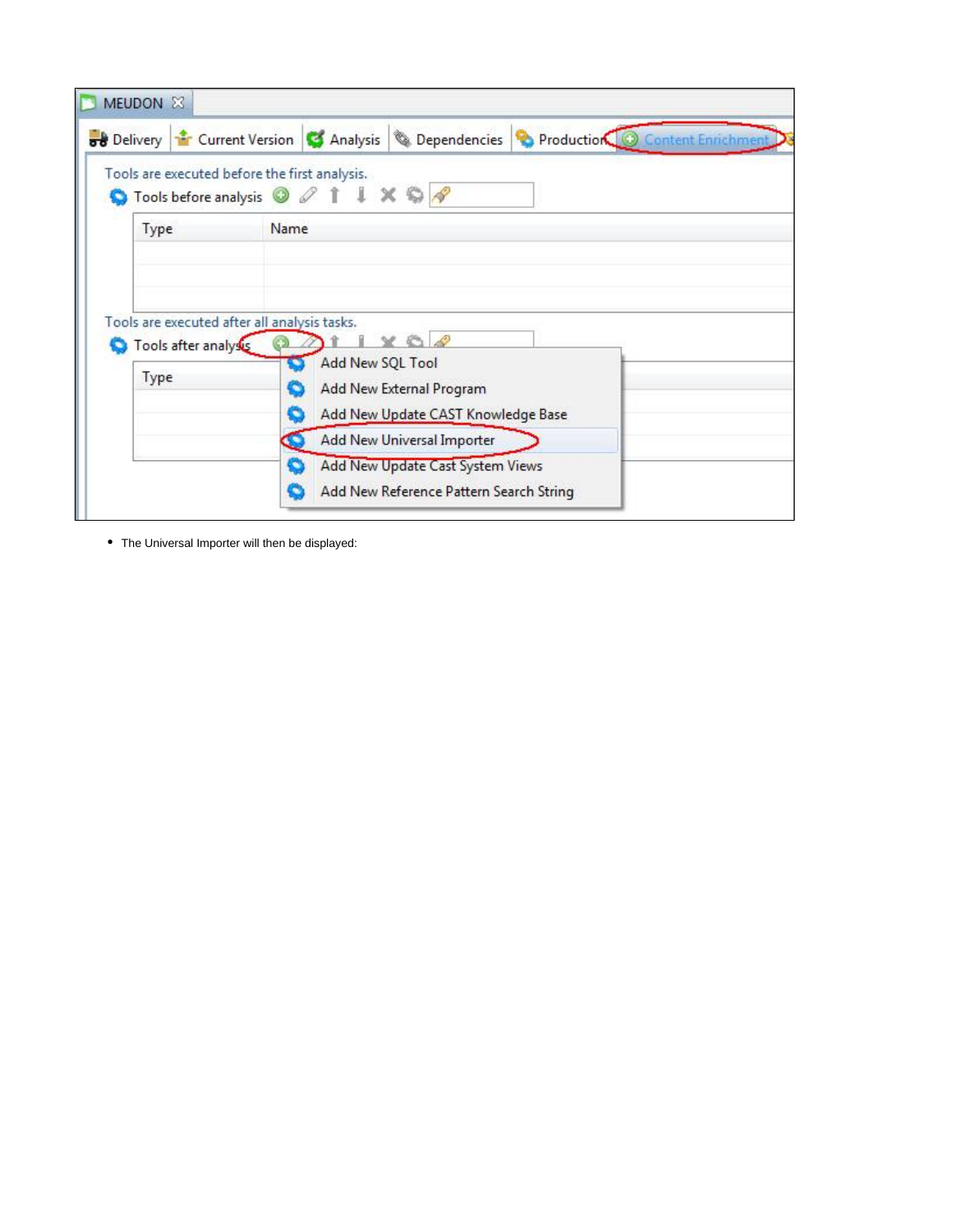| <b>Name</b>        | <b>UI_TEST</b>                                                                                                                                                                                                                                |        |
|--------------------|-----------------------------------------------------------------------------------------------------------------------------------------------------------------------------------------------------------------------------------------------|--------|
| <b>Description</b> | Universal Importer test                                                                                                                                                                                                                       |        |
| Parameters         | Variables                                                                                                                                                                                                                                     |        |
|                    | Import from Database                                                                                                                                                                                                                          |        |
|                    | Import from table UAX_IMPORT_INSTANCES located in Analysis Service.                                                                                                                                                                           |        |
|                    | Group Name                                                                                                                                                                                                                                    | Select |
|                    | Add queries that will be inject data to tables UAX_IMPORT_INSTANCES or UAX_IMPORT_PROPERTIES through a batch.<br>Ensure that none of the supplied query returns a results set.<br>See 'CAST Universal Importer Admin Guide' for more details. |        |
| SQL                |                                                                                                                                                                                                                                               |        |
|                    | /* Template creating new call link between 2 objects 'f' and 'g' */<br>insert into §UAX_IMPORT_INSTANCES (GROUPNAME, INSTANCE_ID, INSTANCE_TYPE)<br>values ('\$(GROUPNAME)', 'callLink-g-f', 'callLink')                                      |        |
|                    | insert into \$UAX_IMPORT_PROPERTIES (GROUPNAME, INSTANCE_ID, CATEGORY, PROPERTY_NAME, VALUE)<br>values ('\$(GROUPNAME)', 'callLink-g-f', 'link', 'caller', 'g')                                                                               |        |
|                    | insert into \$UAX_IMPORT_PROPERTIES (GROUPNAME, INSTANCE_ID, CATEGORY, PROPERTY_NAME, VALUE)<br>values ('\$(GROUPNAME)', 'callLink-g-f', 'link', 'callee', 'f')                                                                               |        |
|                    |                                                                                                                                                                                                                                               |        |
|                    |                                                                                                                                                                                                                                               |        |
|                    | ٠                                                                                                                                                                                                                                             |        |
|                    |                                                                                                                                                                                                                                               |        |
|                    |                                                                                                                                                                                                                                               |        |
|                    |                                                                                                                                                                                                                                               |        |
|                    |                                                                                                                                                                                                                                               |        |
|                    |                                                                                                                                                                                                                                               |        |
|                    |                                                                                                                                                                                                                                               |        |
|                    |                                                                                                                                                                                                                                               |        |
|                    |                                                                                                                                                                                                                                               |        |
|                    |                                                                                                                                                                                                                                               |        |
|                    | Insert Variable                                                                                                                                                                                                                               |        |
|                    | Drop data after import                                                                                                                                                                                                                        |        |
| Run Tool           |                                                                                                                                                                                                                                               |        |
|                    |                                                                                                                                                                                                                                               |        |

## <span id="page-2-0"></span>Using the Universal Importer

### <span id="page-2-1"></span>**Database tables populated by your external analyzer**

If your external analyzer outputs the results of an analysis directly into the two CAST Analysis Service tables, (see **CAST Analysis Service database tables** in [Configuring UAX files and database tables\)](https://doc.castsoftware.com/display/DOC83/Configuring+UAX+files+and+database+tables), then you need to select the **Database** option in the **Parameters** tab (after entering a **Name** and **Desc ription** for your "job"):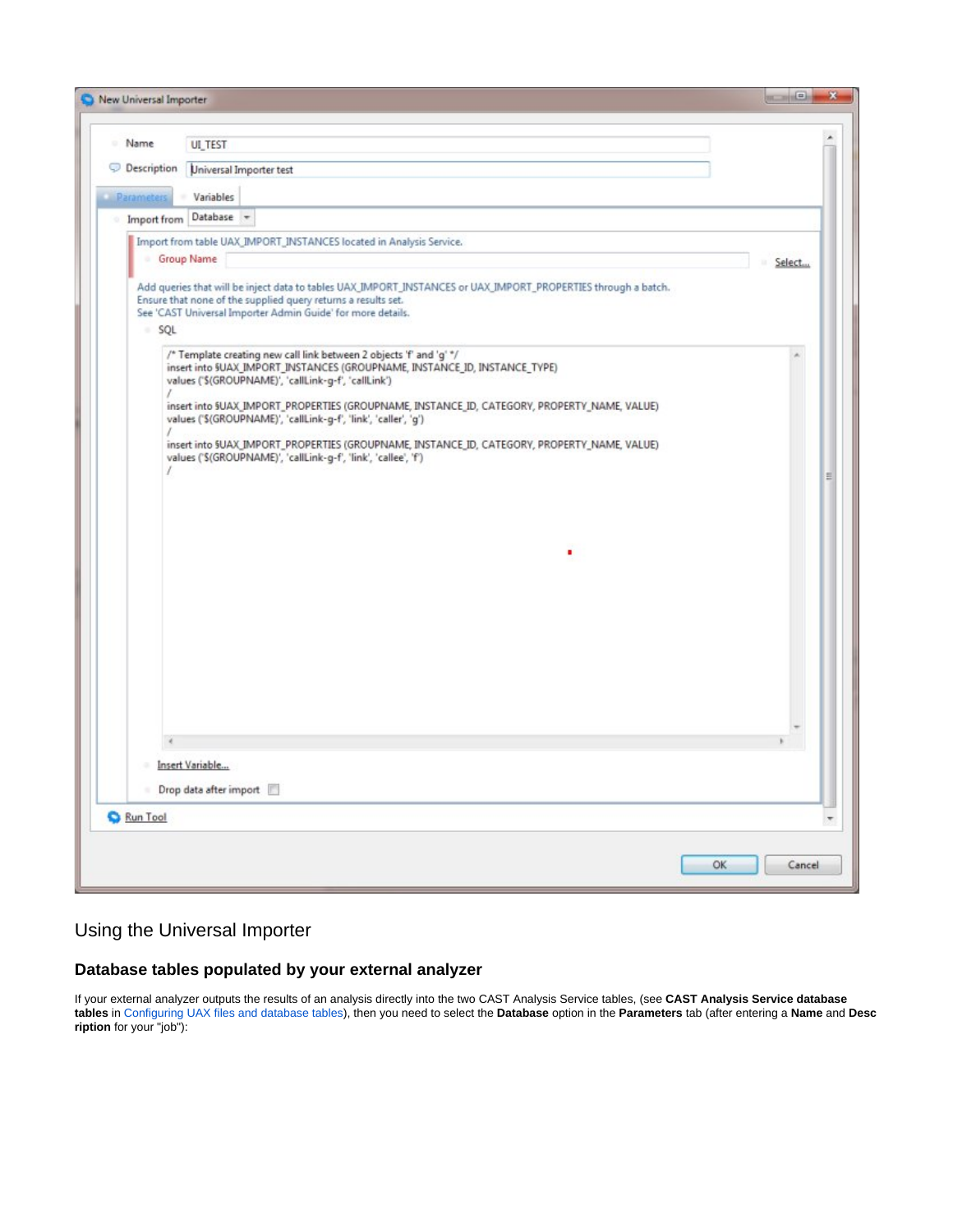| Name<br>$\overline{a}$ | UI_TEST                 |
|------------------------|-------------------------|
| Description            | Universal Importer test |
| Parameters             | Variables               |
| Import from            | Database                |

- Next:
	- Either enter the name of your GROUPNAME directly into the **Group Name** field this is specified in the GROUPNAME column in both SQL tables.
	- or click the **Select** option to force the CAST Management Studio to retrieve a list of available GROUPNAMEs directly from the  $\bullet$ SQL tables:
- This will force the import of items that correspond to the GROUPNAME you specify:

| TNIC<br><b>LANCES</b><br>Service.<br>Anaher <sub>c</sub><br>n samaran san sa Kabupatén Jawa Tanah Indonesia.<br>Pada tahun salah salah salah salah sahiji désa di kacamatan Pangalangan Salah Salah Salah Salah Salah Salah Sa |     |
|--------------------------------------------------------------------------------------------------------------------------------------------------------------------------------------------------------------------------------|-----|
|                                                                                                                                                                                                                                | ۱e۱ |

- Delete the example SQL script in the SQL section
- **Drop input data after import** > Select this option if you want to force the Universal Importer to empty the two SQL tables in the CAST Analysis Service immediately after the import process has completed.
- Once the configuration is complete, click the **OK** button to close the Universal Importer.

#### <span id="page-3-0"></span>**Populate database tables using an SQL query**

If you want to use a simple SQL query to populate the database tables, then you need to select the **Database** option in the **Parameters** tab (after entering a **Name** and **Description** for your "job"):

| Name        | UI_TEST                 |  |
|-------------|-------------------------|--|
| Description | Universal Importer test |  |
| Parameters  | Variables               |  |
| Import from | Database                |  |

- Enter or paste in the **SQL query** that will populate the database tables with the information you require: an example query is provided.  $\bullet$
- You **must** enter a GROUPNAME in the **GROUPNAME field**: you then need to use the \$(GROUPNAME) variable in the SQL query (as shown in the example query) - this variable will use the contents of the GROUPNAME field in the GUI to populate the GROUPNAME column in the database tables.
- **Drop input data after import** > Select this option if you want to force the Universal Importer to empty the two SQL tables in the CAST Analysis Service immediately after the import process has completed.
- $\bullet$ Once the configuration is complete, click the **OK** button to close the Universal Importer.

#### <span id="page-3-1"></span>**Import from files**

If your external analyzer outputs the results of an analysis in XML format (.UAX files) that conforms to CAST's predefined format (see **.UAX files** in the [Con](https://doc.castsoftware.com/display/DOC83/Configuring+UAX+files+and+database+tables) [figuring UAX files and database tables](https://doc.castsoftware.com/display/DOC83/Configuring+UAX+files+and+database+tables) page), then you need to select the **Files** option in tool in the **Parameters** tab (after entering a **Name** and **Description** for your "job"):

| Name               | <b>UI_TEST</b>          |
|--------------------|-------------------------|
| <b>Description</b> | Universal Importer test |
| Parameters         | Variables               |
| Import from        | Files                   |

Next click the **Add** button to add in the location of a new folder that contains the .UAX files you wish to import: